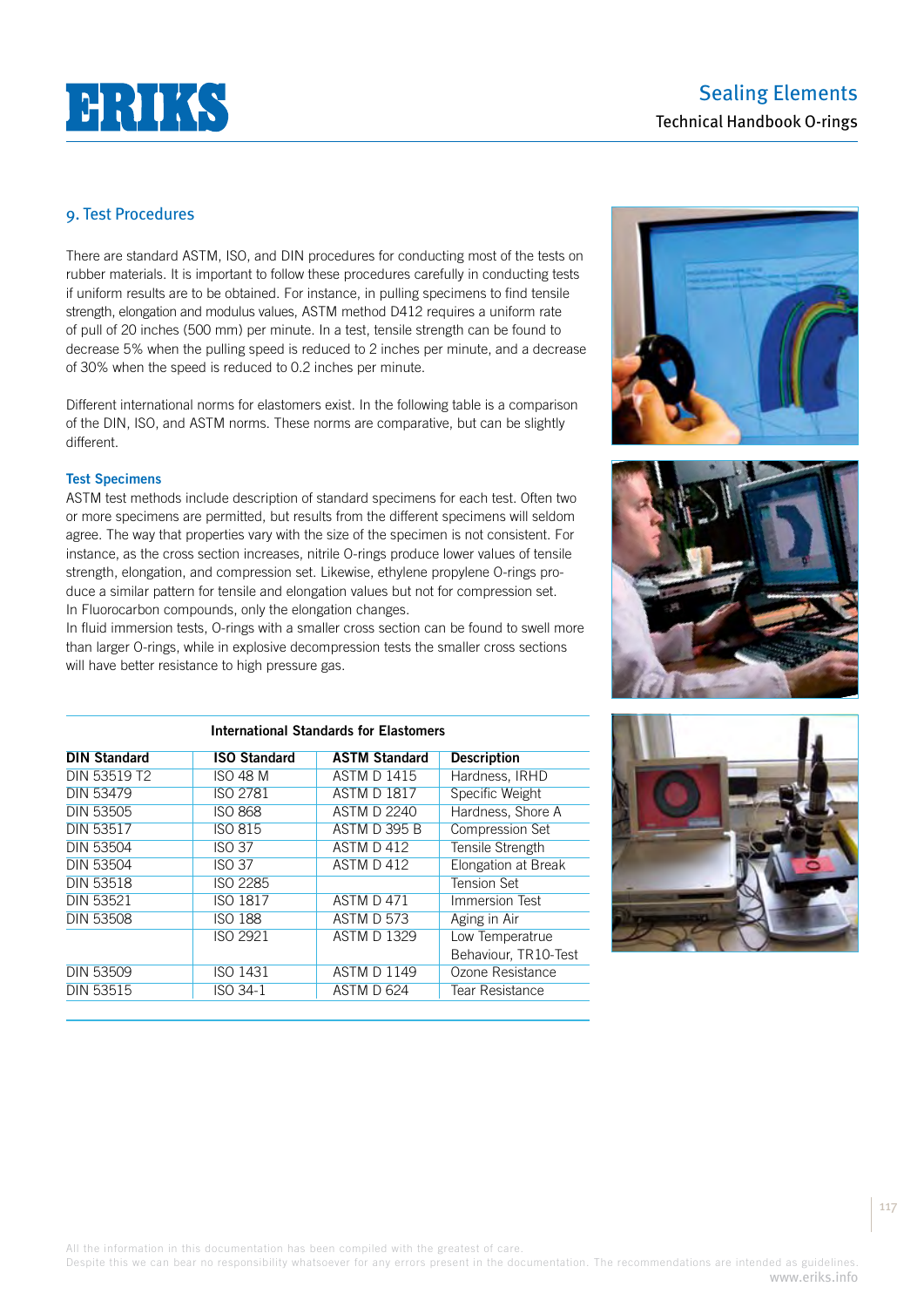

#### **How to properly deal with Hardness and Compression Set**

**Hardness Testing** is the easiest test to carry out on O-rings, but a proper interpretation of the hardness may be difficult. The hardness commonly mentioned in the various data sheets refers to the standard measuring method by DIN or ASTM. This means that the test has been carried out on a standard slab of .08 inch (2 mm) or a button of .5 inch (12 mm) thickness. O-ring hardness measurements differ from measurements on slabs. In addition, the value per each individual O-ring cross section will vary as well: a small cross section of e.g. .08 inch (2 mm) will give higher values than a crosssection of .275 inch (7 mm) for the same

compound.

To make it even more complex, a distinction must be made between the two measuring standards: Shore A and IRHD. IRHD is more and more being used for O-rings. Measuring results of both methods may differ. It is peculiar that the difference depends on the kind of rubber. HNBR will show more deviations than FKM.

What conclusion should consequently be made? With a view to the application, hardness is a parameter of relatively minor importance. The service life of an O-ring will not drastically be changed by a small difference in hardness. Please also note that data sheets always state ±5 points on IRHD or Shore A values. It is recommended that when testing hardness, testing methods should always be the same (same equipment, same specimen). In these circumstances a comparison is useful.

**Hardness** Shore A readings taken on actual O-rings are notoriously variable because O-rings do not have flat surface and operators will vary in the accuracy with which they apply the indenter to the crown of the O-ring, the point that gives the best reliable reading. Therefore it is better to order compression set buttons from the same batch as the O-ring for the hardness test.

As to **compression set** it should be observed that one should carefully watch the information in the data sheet. In most cases the compression set stated has been measured on a slab or a button. This gives totally different values than measurements on actual O-rings. O-rings will show different values depending on the thickness of the sample. Small crosssections will give a higher value than large crosssections. The NBR and EPDM compression set values are commonly stated at 100°C (212°F ); for EPDM PC at 150°C (300°F) and for VMQ and FKM at 200°C (390°F).

The lower the values, generally the better the sealing performance. See also the calculations of service life in which this subject is discussed extensively.

Compression set of the standard ERIKS O-rings is measured on an O-ring with a crosssection of .139 inch (3.53 mm). Consequently all qualities can be compared.

#### **Changes in Environment**

Changes in a fluid medium can occur due to the effect of heat and contaminants during service so that a rubber that is virtually unaffected by new fluid may deteriorate in the same fluid after it has been used for a certain time. For this reason it is sometimes better to run tests in used fluids.

#### **Aging**

Deterioration with time or aging relates to the nature of the bonds in the rubber molecules. Three principle types of chemical reactions are associated with aging.

- Cracking. The molecular bonds are cut, dividing the molecular chain into smaller segments. Ozone, ultraviolet light, and radiation cause degradation of this type.
- Cross linking. An oxidation process whereby additional intermolecular bonds are formed. This process may be a regenerative one. Heat and oxigen are principle causes of this type of attack.
- Modification of side groups.
- A change in the molecular complex due to chemical reaction. Moisture, for example, could promote this activity.

All mechanisms by which rubber deteriorates with time are attributable to environmental conditions. Selection and application of O-rings to provide acceptable service life is the main subject of this handbook.

118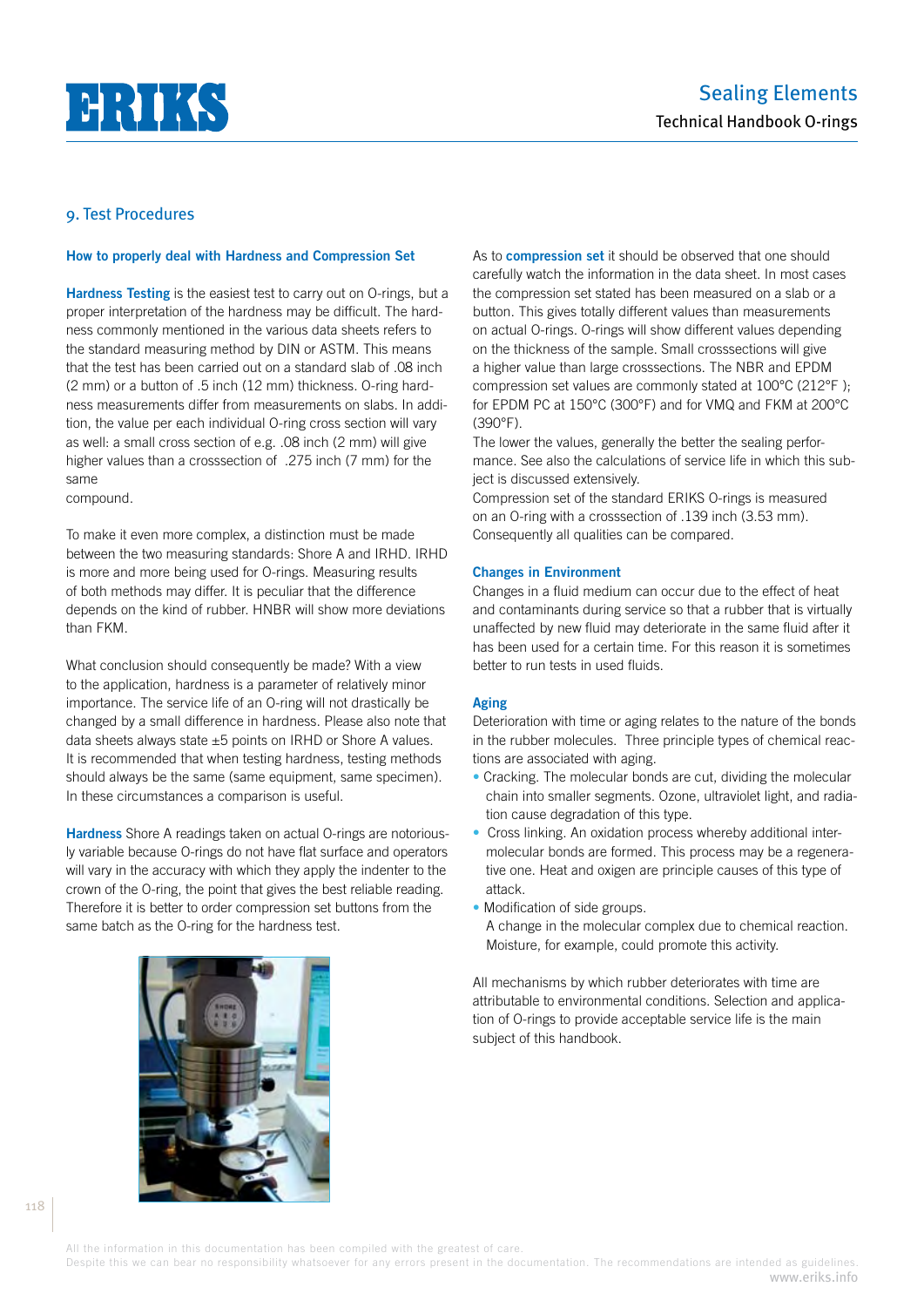

## **Service life of an O-ring Calculations of Service Life**

For calculating the service life of O-rings ERIKS makes the assumption that the sealing life of an O-ring is zero, once the compression set has reached 100%. This indicates that the rubber has practically no elasticity and that the sealing force has become minimal so that leakage can easily develop. The best method to determine these values is to carry out "long-

term" tests at a certain temperature under a certain pressure in a certain media. This is generally done in air, being the most receptive to aging. Field tests have shown that within the same polymername service life can vary widely e.g. 1000 to 6000 hours. Several compounds have been field tested by ERIKS for thousands of hours to determine the time at which the leakage occurs under specified conditions.

As mentioned before, the service life of O-rings depend on both the formulation quality and the product quality. The formulation quality indicates the maximum properties of the compound. This quality is generally tested on each batch. The product quality strongly depends on the production process control.

## **Life Tests**

The extensive tests which preceded the determination of the O-ring service life have enabled ERIKS to give an indication of service life by means of short term tests i.e. life time tests. A service life test is a laboratory procedure used to determine the amount and duration of the resistance of an article to a specific set of destructive forces or conditions. Today, it is possible to perform these tests under the same conditions as those prevailing in many actual situations. In this way a picture of the service life of the seal can be achieved.

Please observe that service life varies depending on the cross section and the temperature. The latest, most state-of-the-art computer programs can now predict these service life graphs by each individual cross section.

This chapter gives an example of the results of life time tests according ISO 815 for different NBR compounds: A, B, and C, 70 shore O-rings with cross section .139 inch (3,53mm). This shows that different NBR-70 compounds give different life times.

## **Life tests for O-rings NBR 70° shore .139 inch (3,53 mm) / acc. ISO 815 / compression set 100% / hot air**



All the information in this documentation has been compiled with the greatest of care.

Despite this we can bear no responsibility whatsoever for any errors present in the documentation. The recommendations are intended as guidelines. www.eriks.info 119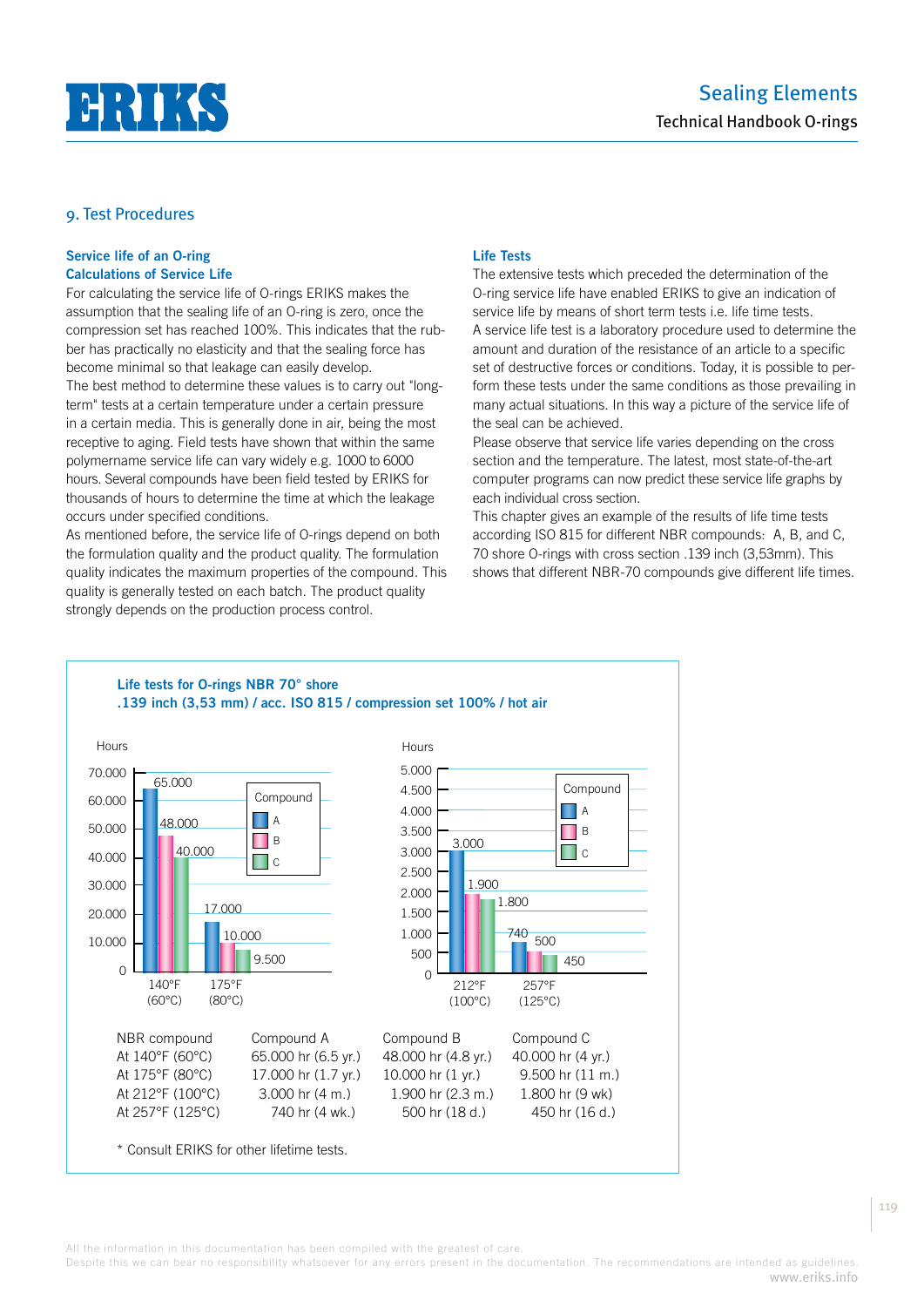

Life tests on 70 shore O-rings with a cross section of .139 inch (3,53 mm) in a sulphur cured EPDM and a peroxide cured EPDM give the following values. These values show the large difference in results between the two curing systems.

| <b>EPDM</b> compound                           | <b>Sulphur cured</b>         | <b>Peroxide cured</b>              |
|------------------------------------------------|------------------------------|------------------------------------|
| At 140°F (60°C)                                | 100.000 hr (10 yr.)          | 1000.000 hr (100 yr.)              |
| At 175°F (80°C)                                | 52.000 hr (5.2 yr.)          | 250.000 hr (25 yr.)                |
| At 212°F (100°C)                               | $8.500$ hr $(10 \text{ m.})$ | 34.000 hr (3.4 yr.)                |
| Factors for small c.s. .070 inch (1,78 mm)     |                              | For large c.s. .275 inch (6,99 mm) |
| At $175^{\circ}F(80^{\circ}C)$ : x 0.75        |                              | : x 1.80                           |
| At $212^{\circ}$ F (100 $^{\circ}$ C) : x 0.65 |                              | : x 1.60                           |

At  $257^{\circ}F(125^{\circ}C):$  x 0.65  $\cdot x 1.50$ 

Generally, in air, the service life for NBR 70 O-rings at 100°C (212°F) in the various compounds range from 2000 to 3000 hours. EPDM O-rings at 100°C (212°F) sulphur cured or peroxide cured range from 8.500 to 34.000 hours, depending on the compound. Other Eriks O-ring compound life test results are available. Please contact an ERIKS representative for more information.

These test results give the number of expected hours, during which the compression set reaches (100%) when tested in air. When testing in oils, the service life is considerably higher (not for EPDM). Warm air can be a very aggressive environment for rubber.

Since the interpretation of this data requires some explanation, please contact an ERIKS representative for more information.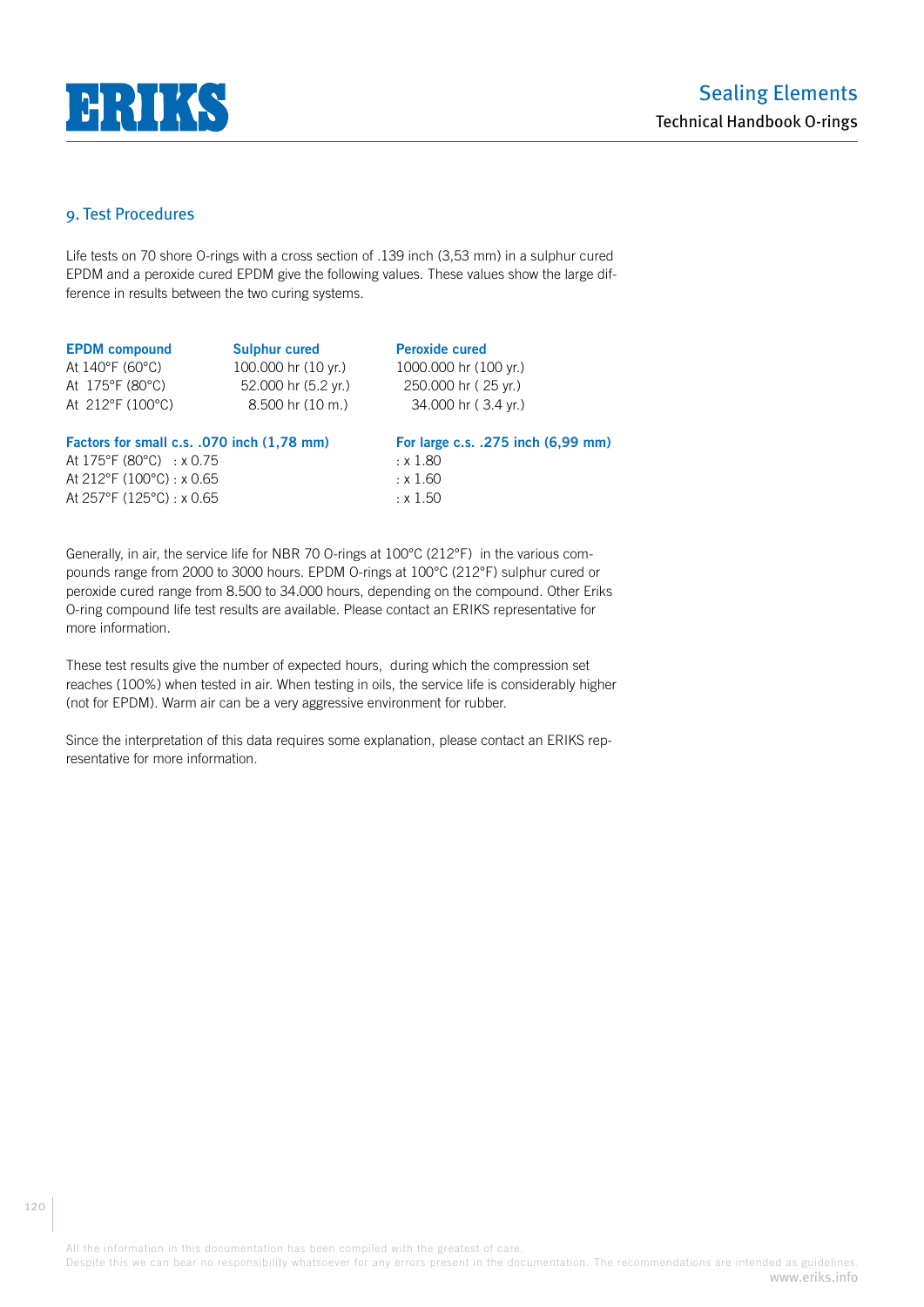

## **Extra service for O-rings**

In addition to test procedures specified by ERIKS, there are also different possibilities for specific quality assurance systems:

- compression set testing
- hardness control following Shore A or IRHD
- surface control to Sortenmerkmal S (surface defect control)
- specific measurement to special tolerances
- special surface control
- tear strength test
- tensile strength test
- ozone testing
- lifetime testing
- chemical resistance tests
- infrared spectroscopy
- TGA-analysis
- FDA migration test
- TOC analysis
- FEA calculations
- Clean Room

**These tests are carried out in our MTC (Material Technology Center) in Manchester, UK.**

















All the information in this documentation has been compiled with the greatest of care.

Despite this we can bear no responsibility whatsoever for any errors present in the documentation. The recommendations are intended as guidelines. www.eriks.info

121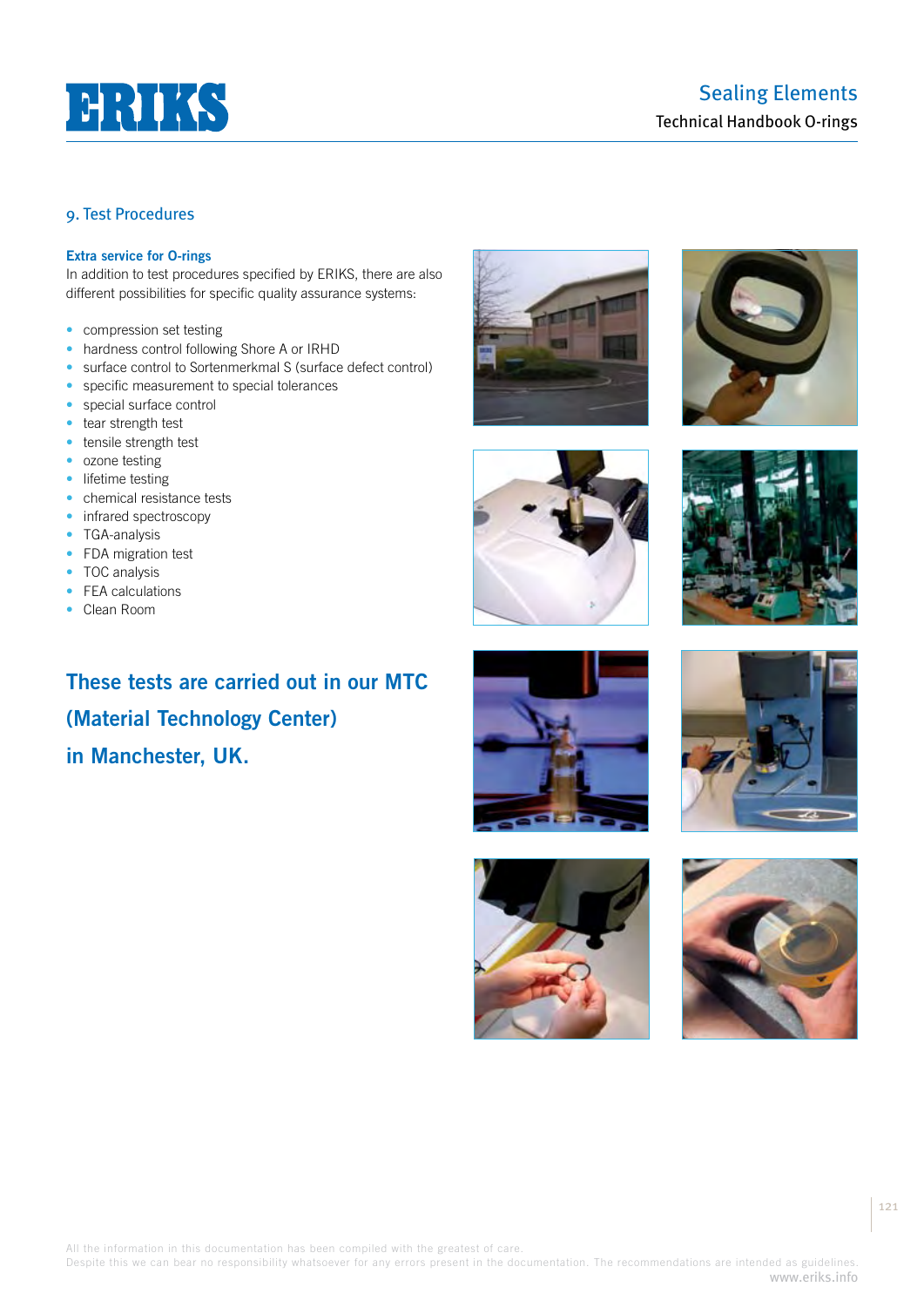

#### **Testing of hardness**

The most used method for hardnesstesting of rubberparts is the Shore A. On Orings or moulded parts the Microhardness in IRHD is more specific. The drawing shows the two methods.



IRHD: the norm is measuring on a 2mm sheet during 30 seconds. The shore A is measured on a 6mm sheet during 3 seconds. The first method is very sensitive for surfaceimperfections, the second is difficult for measuring at small crosssections.

#### **Compression set:**

In designing an O-ring seal, it is important to determine the O-ring compound early, as the compound selected may have an influence on the gland design. The application determines the rubber compound, the primary factor being the fluid to be sealed. But the elastomer must also resist extrusion when exposed to the maximum anticipated pressure and be capable of maintaining good physical properties through the full temperature range expected.

This chapter discusses the next criteria that must be considered like compression set, hardness, tensile strength, chemical compatibility, thermal effects, pressure, and extrusion. Data and procedures enabling the designer to meet particular requirements or obtain specific performance from the seal will be found in this chapter.

#### **Compression Set and Squeeze**

Compression set is the percentage of deflection that the elastomer fails to recover after a fixed period of time under a specific squeeze and temperature. Compression set is a very important sealing factor, because it is a measure of the expected loss of resiliency or "memory" of a compound. Compression set is generally determined in air and measured as a percentage of original deflection. Although it is desirable to have a low compression set value, this is not so critical as it might appear because of actual service variables. For instance, an O-ring may continue to seal after taking a 100% compression set, provided the temperature and system pressure remain steady and no motion or force causes a break in the line of seal contact. Also, swelling caused by contact with the service fluid, may compensate for compression set. The condition most to be feared is the combination of high compression set and shrinkage. This will lead to seal failure unless exceptionally high squeeze is employed. Compression set is calculated as follows:

$$
C = \frac{t_0 - t_1}{t_0 - t_s} \times 100\%
$$









All the information in this documentation has been compiled with the greatest of care.

Despite this we can bear no responsibility whatsoever for any errors present in the documentation. The recommendations are intended as guidelines. www.eriks.info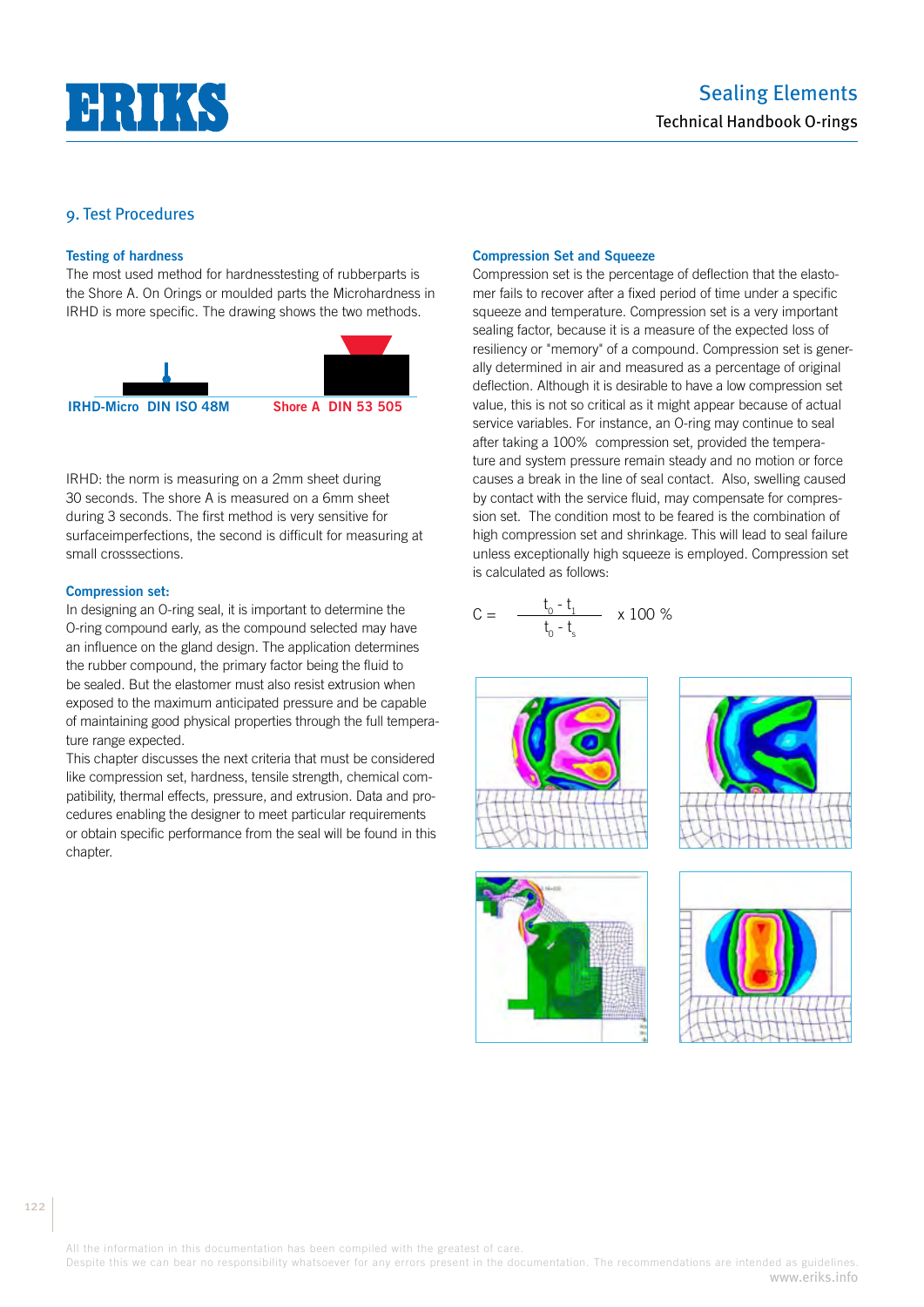

#### **Tensile strength and elongation:**

In the tensile strength the tensionlimits of the rubber are determined. Tensile strength and elongation at break are the outcome of the test. The test is foll DIN 53504 or ISO37.

Elastomers are determined as follows:  $0-5$  MPa:  $low$ 5-10 MPa: middle 10-15 MPa: high 15-20 MPa: very high

The DIN 53504 or ISO 37 is made as follows: • S2 rod

• speed: 200mm/min

#### **Chemical resistance:**

Chemical resistance tests which determine:

- volume increase
- hardness change

• change of networkstructure in the rubber

are possible on all compounds.

Tests are carried out foll DIN ISO 1817 and specific VDA testmethods.

#### **Aging properties/lifetime tests:**

Due to tests on hardness, volumeswell, tensile strength and elongation at different temperatures it is possible to define the heat resistance of seals in different compounds. Tests are carried out foll. ISO 188.

## **Ozon resistance:**

Due to climate changes ozon at higher concentratein can influence highly the lifetime of a seal or rubberpart. Mainly NR and NBR at 3 to 5% elongation are very ozonsensitive. NBR with ozon protection gives much better results. Tests at different ozonconcentrations, different elongations and different time(f.e. 48 hours) give comparative results. Ozon in these conditions gives scratches in the rubber. Tests are carried out foll ISO 1431.

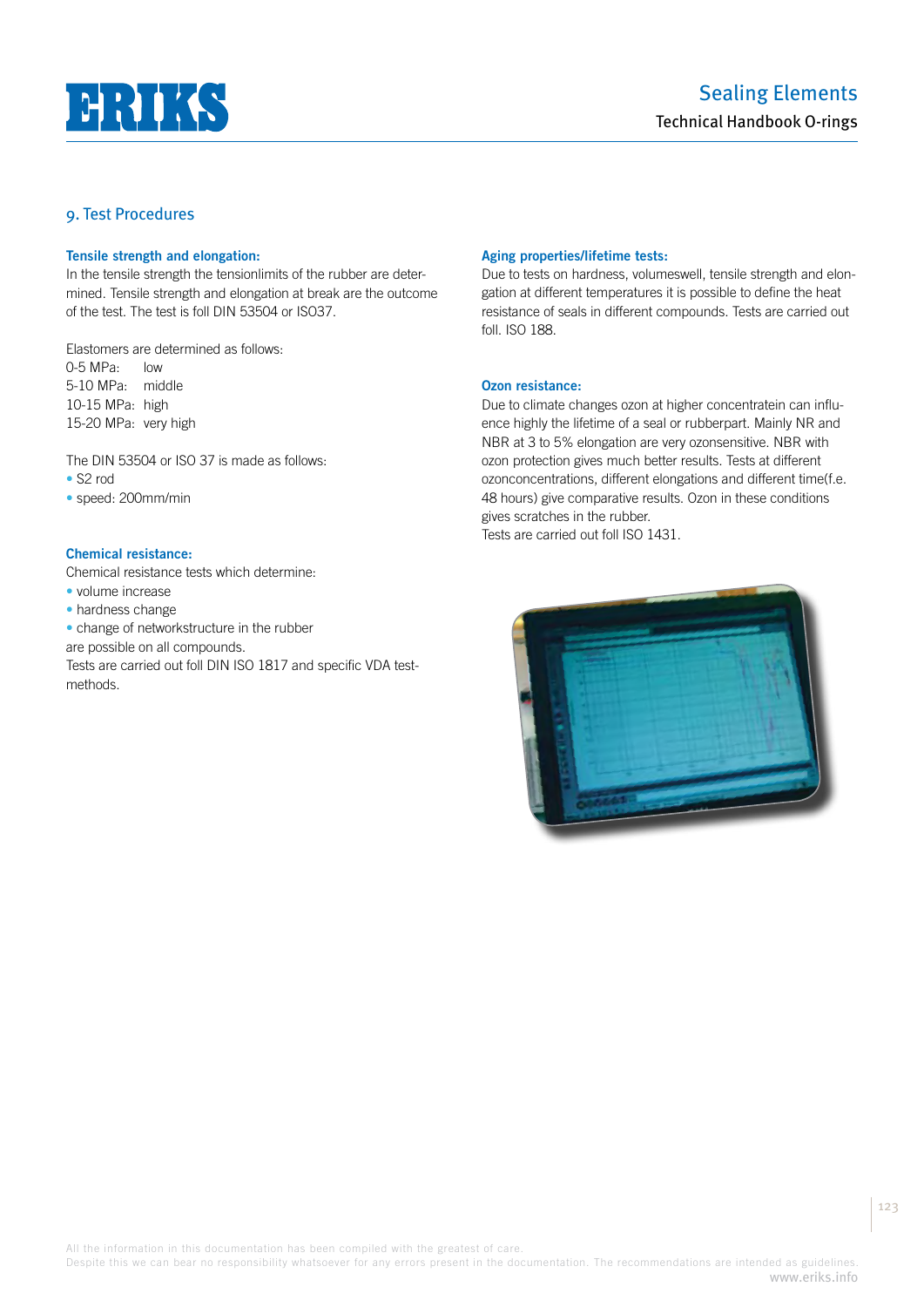

#### **TGA (thermografic analysis):**

In this method a compound is burnt till only the ashes remain. At different temperature stages different ingredients burn and the weightchange is put in a diagram. This method gives a good idea of the composition of the compound.

### **Infrared spectroscopy (FT/R):**

The resonance vibrations of the molecularconnections are registered by this method. In this way functional groups are defined and this allows to control the chemical composition of the elastomer.

#### **Basler inspecition machine: 100% inspection of O-rings:**

Via Basler inspection machines the tolerances and the surface imperfections are controlled by a camera system

## **Cross section measurement:**

Via a laser controlled system the coresection is controlled automatically









#### **Suface Defects by magnificatioin:**

A 2x or 4x magnification allows us to control the surface defects of small quantities of seals.

#### **Finite Element Analysis (FEA):**

Our Finite Element Analysis capability allows us to provide an accurate mathematical prediction of seal performance. This technology allows us to model seal performance on the computer and ensure right first time solutions to sealing applications. The type of analysis we undertake can be as simple as that of calculating the maximum force required to insert a seal or as complex as predicted a seals performance after many years of service. We undertake customer specific projects that can combine our material testing and dynamic testing capabilities, in conjunction with FEA prediction, to provide data that provides a high level of confidence the seal will retain its integrity over the designed life of the application.